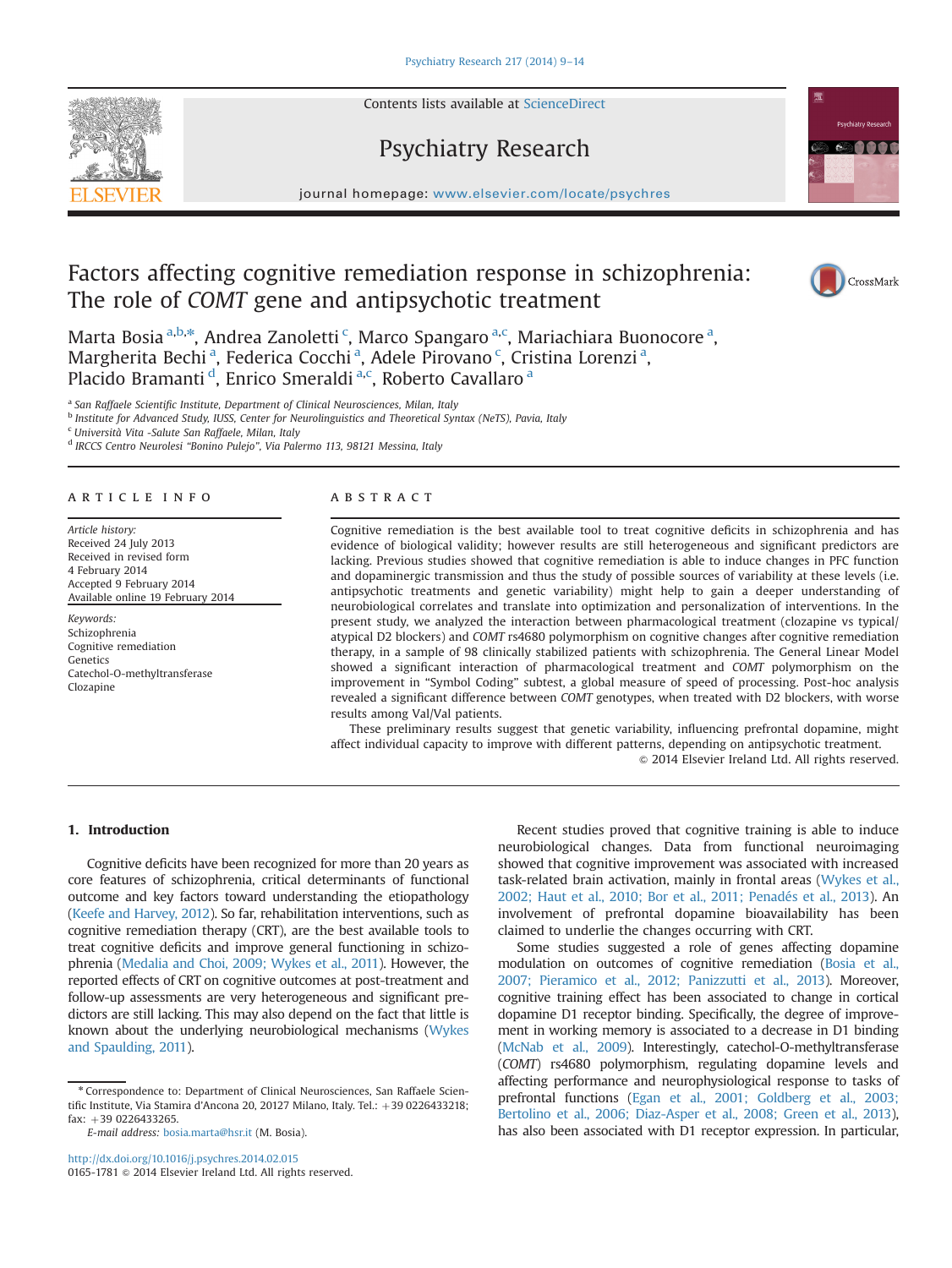<span id="page-1-0"></span>D1 receptor expression is higher among Val/Val homozygous, compared to carriers of the Met allele [\(Slifstein et al., 2008](#page-5-0)).

Another factor that needs to be taken into account is the pharmacological treatment. The effects of typical and atypical antipsychotics on cognition have been deeply investigated. Several studies suggested a superiority of atypical over typical [\(Keefe et al.,](#page-5-0) [2004a; Rémillard et al., 2008](#page-5-0)), with effects also on electrophysiological marker of prefrontal brain function ([Ehlis et al., 2007\)](#page-5-0); however this was not confirmed in recent works ([Keefe et al.,](#page-5-0) [2007; Kucharska-Pietura et al., 2012](#page-5-0)). Indeed, also considering specific drug-related differences, the overall impact of antipsychotic treatment on cognitive functions is limited ([Harvey and Keefe,](#page-5-0) [2001\)](#page-5-0). However it can be hypothesized that the "cognitive potential" of drug treatment requires stimulation and training to benefit from, thus acting in synergy with cognitive remediation strategies. Commonly used antipsychotic drugs have direct and differentiated effects on the same biological mechanisms that are suggested to support cognitive remediation: PFC activity ([Molina et al., 2008\)](#page-5-0), dopaminergic transmission [\(Tauscher et al., 2004](#page-5-0)) and neurotrophic factors ([Bai et al., 2003\)](#page-4-0).

In this view clozapine, the prototype of atypical antipsychotics and still the gold standard for treatment of refractory schizophrenia, shows a peculiar profile. Clozapine displays some unique properties both in its receptorial binding profile, distinguished by a higher affinity for D1 than D2 and regional selectivity on D1 receptor, and neurophysiological effects. Possible reciprocal modulation of clozapine and COMT on CRT effect may be hypothesized. On the one hand, clozapine directly affects dopamine (DA) availability in the prefrontal cortex ([Meltzer and Massey, 2011;](#page-5-0) [Purkayastha et al., 2012](#page-5-0)) and has significantly higher affinity of for D1 binding site ([Tauscher et al., 2004](#page-5-0)). On the other hand, COMT genotype is well known to regulate DA in the prefrontal cortex and significant differences in D1 expression have been reported between COMT genotypes [\(Slifstein et al., 2008](#page-5-0)). Previous studies, in patients treated with clozapine, also reported an association between COMT genotype and improvement in cognitive functions and negative symptoms, highly related to Prefrontal Cortex (PFC) dopaminergic activity ([Weickert et al., 2004;](#page-5-0) [Woodward et al., 2007\)](#page-5-0).

These data provide the rationale to analyze the effects of clozapine alone, compared to several antipsychotics, even belonging to different classes, grouped together. Based on this evidence, we hypothesized that the heterogeneity of CRT response could partially rely on interaction between COMT genotype and antipsychotic treatment, as they both differentially affect dopamine transmission. In the present study we explore the possible role of COMT rs4680 polymorphism and pharmacological treatment, with particular attention to clozapine, in predicting CRT outcomes among patients with schizophrenia.

# 2. Methods

A sample of 98 Caucasian biologically unrelated outpatients were recruited at the San Raffaele Scientific Institute of Milan (Italy). Inclusion criteria were as follows: diagnosis of schizophrenia meeting DSM-IV-TR criteria, age from 18 to 65 years, I.Q. $\geq$  70, treatment with a stable dose of the same antipsychotic in monotherapy since at least 3 months and good response to treatment (defined as a reduction of 30% or more in PANSS Total Score after 3 months of treatment) ([Lin](#page-5-0) [et al., 2013](#page-5-0)). Exclusion criteria were as follows: psychiatric comorbidities, concomitant psychiatric treatments except benzodiazepines, substance abuse, neurological disorders and brain injury. After a complete description of the study, informed consent to participation was obtained. The protocol followed the principles of the Declaration of Helsinki.

## 2.1. Genotyping

All patients underwent a venous blood sample for genotypic analysis of COMT rs4680 polymorphism. DNA was extracted from whole blood by manual extraction, using the "Illustra blood genomicPrep Midi Flow kit" (GE Healthcare, Milan, Italy). Polymerase chain reaction (PCR) was performed with the following primers: 5'-ACT GTG GCT ACT CAG CTG TG-3', 5'-CCT TTT TCC AGG TCT GAC AA-3'. The PCR reaction was carried out by ABI 9700 PCR thermal-cycler (Applied Biosystems, APPLERA) in a 10 µl volume containing 150 ng of genomic DNA, 5 pmol of each primer, 10 nmol of dNTPs' mix,  $10 \times$  HotMaster Taq Buffer and 0.5 U of HotMaster Taq DNA Polymerase (Eppendorf, Milan, Italy). The amplified fragment was then purified by Multi-Screen Colum Loader (MILLIPORE), filled up and packaged with Sephadex G-50 (Sigma-Aldrich's) to remove residual PCR reagents. An aliquot of purified PCR product was then used to perform sequencing reaction, using DYEnamic ET Dye Terminator Cycle Sequencing Kit (GE Healthcare, Milan, Italy). In its turn, sequencing reaction product, was purified following the above-mentioned protocol, to remove the excess of fluorescent dyes not, incorporated in the DNA fragment. The fragment was then sequenced by MegaBACE 500 genetic analyzer (GE Healthcare, Milan, Italy) under standard conditions.

#### 2.2. Assessment

Basic clinical and demographic data were collected from clinical reports.

Psychopathology was assessed by means of Positive and Negative Syndrome Scale for Schizophrenia—PANSS ([Kay et al., 1987\)](#page-5-0), administered by trained psychiatrists.

The general intellectual level was evaluated with the Wechsler Adult Intelligence Scale – R (WAIS-R) ([Wechsler, 2006\)](#page-5-0), a standardized test designed to measure intelligence in adults.

Neuropsychological measures were evaluated at baseline and after completion of cognitive remediation therapy with the Brief Assessment of Cognition in Schizophrenia—BACS ([Keefe et al., 2004b](#page-5-0)), a short battery of neuropsychological tests specifically designed in two versions (A and B) to evaluate patients before and after rehabilitation programs, without the results being influenced by recall.



Fig. 1. Effect sizes of improvement after cognitive remediation for the different neuropsychological performances in the total sample ( $n=98$ ).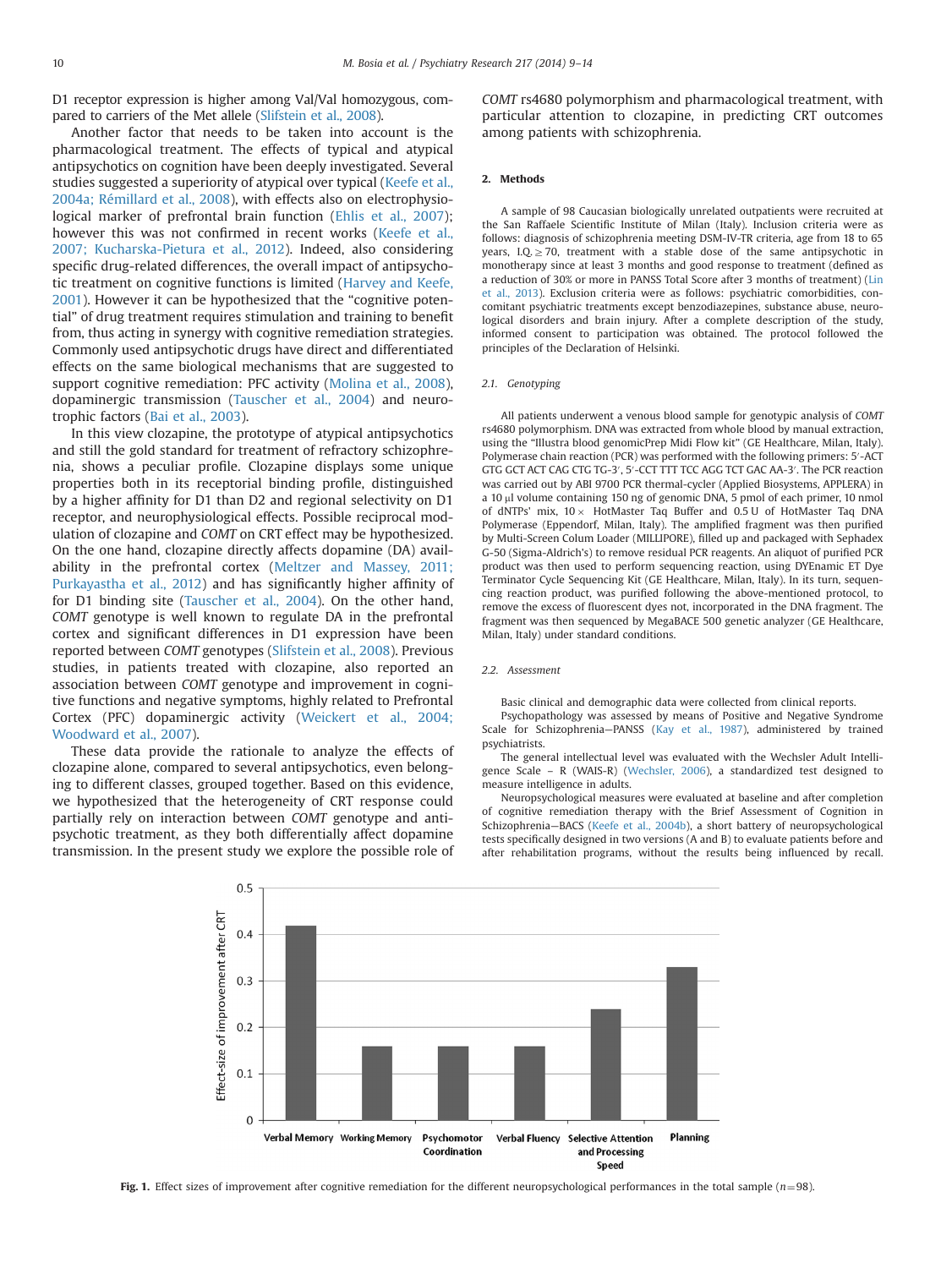<span id="page-2-0"></span>

Fig. 2. Mean effect sizes of improvement in speed of processing, evaluated by means of Symbol Coding task, by COMT genotype and treatment (clozapine vs others) groups. Post-hoc Tukey Test shows a significant difference between COMT Met carriers and COMT Val/Val treated with antipsychotics other than clozapine ( $p=0.01$ ), the latter showing worse performances.

#### Demographic and clinical features of the sample, stratified by genotype and treatment groups (yrs = = years;  $S.D.=Standard$  Deviation).

|                                     | <b>DEMOGRAPHIC AND CLINICAL FEATURES</b> |                                             |                                           |                                                  |                           |  |  |
|-------------------------------------|------------------------------------------|---------------------------------------------|-------------------------------------------|--------------------------------------------------|---------------------------|--|--|
|                                     | Val/Val clozapine<br>$(Mean + S.D.)$     | Val/Val other treatments<br>$(Mean + S.D.)$ | Met carriers clozapine<br>$(Mean + S.D.)$ | Met carriers other treatments<br>$(Mean + S.D.)$ | $\chi^2$ or ANOVA         |  |  |
| Gender                              | $M = 7: F = 2$                           | $M = 10$ : F=5                              | $M = 20$ : $F = 13$                       | $M = 23: F = 18$                                 | $y^2 = 1.68$ ; $p = 0.64$ |  |  |
| Age (years)                         | $36.2 + 8.1$                             | $35.2 + 10.4$                               | $33.5 + 10.8$                             | $35.1 + 9.4$                                     | $F=0.26$ ; $p=0.85$       |  |  |
| <b>Education</b> (years)            | $11.5 + 3.0$                             | $11.9 + 2.6$                                | $11.6 + 2.5$                              | $11.8 + 2.4$                                     | $F=0.11$ ; $p=0.95$       |  |  |
| <b>Onset</b> (years)                | $24.7 + 8.8$                             | $21.6 + 4.8$                                | $22.9 + 6.4$                              | $23.4 + 5.3$                                     | $F=0.53$ ; $p=0.66$       |  |  |
| <b>Duration of illness</b> (years)  | $12.3 + 8.4$                             | $12.1 + 6.8$                                | $10.7 + 9.2$                              | $11.7 + 9.4$                                     | $F=0.12$ ; $p=0.95$       |  |  |
| <b>PANSS Positive Scale (score)</b> | $16.1 + 5.2$                             | $18.3 + 6.6$                                | $15.2 + 5.3$                              | $15.3 + 5.0$                                     | $F=0.90; p=0.44$          |  |  |
| <b>PANSS Negative Scale</b> (score) | $19.7 + 7.7$                             | $26.2 + 5.11$                               | $19.7 + 7.7$                              | $21.6 + 5.3$                                     | $F = 2.55$ ; $p = 0.06$   |  |  |
| <b>PANSS General Scale</b> (score)  | $38.4 + 7.1$                             | $36.8 + 8.01$                               | $32.2 + 10.6$                             | $36.0 + 7.6$                                     | $F=1.40; p=0.25$          |  |  |
| <b>WAIS-R Total I.O.</b> (score)    | $87.8 + 12.1$                            | $85.8 + 16.5$                               | $84.5 + 11.8$                             | $86.0 + 11.0$                                    | $F=0.06; p=0.92$          |  |  |

It consists of the following tests: verbal memory (words recall), working memory (digit sequencing), token motor task (psychomotor speed and coordination), speed of processing (symbol coding), verbal fluency (semantic and letter production) and planning (Tower of London).

#### 2.3. Cognitive remediation therapy

Table 1

All patients underwent cognitive remediation therapy (CRT), added to standard rehabilitation therapy (SRT), including non cognitive subprograms of IPT [\(Brenner](#page-5-0) [et al., 1994\)](#page-5-0), social skills training and psychoeducation. The cognitive remediation protocol consisted of three sessions of 1 h each of function-specific computer-aided exercises a week (36 sessions). Computer-assisted neurocognitive exercise was performed employing the Cogpack Software (Marker, 1987–2007), the program was set for adaptive exercises, based on patients' performances during the course of the session. Sets of exercises were individually created for each patient, starting from baseline performances at neuropsychological assessment. Exercises were administered by trained psychologists whose role was to motivate patients and assist them in completing exercises and trying different strategies, without giving them the solutions to the exercises.

### 2.4. Data analysis

For genetic analysis, as in previous studies ([Bosia et al., 2007\)](#page-5-0), patients were divided into two groups: the homozygous for the Val allele vs carriers of, at least, one Met allele. The rationale is to avoid further levels of factors in the analysis, given the small sample size, and based also on previous studies showing no significant differences in cognitive performances between Met homozygous and Val/Met subjects [\(Bertolino et al., 2004; Rosa et al., 2004\)](#page-5-0). To examine the effect of pharmacological treatment, the sample was divided into two groups: subjects treated with clozapine vs subjects treated with other drugs, characterized by higher dopamine D2 blocking activity. The rationale of this choice is explained in the introduction and further argued in the discussion. Demographic and clinical characteristics and basal neuropsychological measures were analyzed for group differences by means of analysis of variance (ANOVA) and  $\chi^2$  Test (for dichotomic variables).

To evaluate changes in cognition after CRT, for each BACS test we calculated an index value, determined by change in the test score divided by the standard error of the whole sample (mean between baseline and post-CRT). This value represents a proxy effect size measure of improvement ([Wykes et al., 1999](#page-5-0)).

A General Linear Model Analysis, with genotype and treatment groups as categorical predictors, age and years of education as covariates and the effect size of improvement on BACS subtests as dependent variables was used to evaluate the effects of genotype and treatment on cognitive improvement after CRT. Post-hoc analyses were performed both with Fisher LSD Test and then with HSD Test for Unequal numbers, to be more conservative, given the unbalanced groups sizes.

## 3. Results

## 3.1. Descriptive analysis

The sample consisted of 98 patients, 60 males and 38 females. Ongoing pharmacological treatments were as follows: clozapine (43 subjects, mean dose  $254.17 \pm 123.42$ ), risperidone (34 subjects, mean dose  $4.43 + 1.86$ ), haloperidol (10 subjects, mean dose 3.94 + 1.95), olanzapine (7 subjects, mean dose  $13.33 + 6.05$ ) and paliperidone (4 subjects, mean dose  $9.0\pm3.0$ ). DNA analysis showed the following genotypic distribution in Hardy–Weinberg equilibrium: 24 patients Val/Val, 50 Val/Met and 24 Met/Met.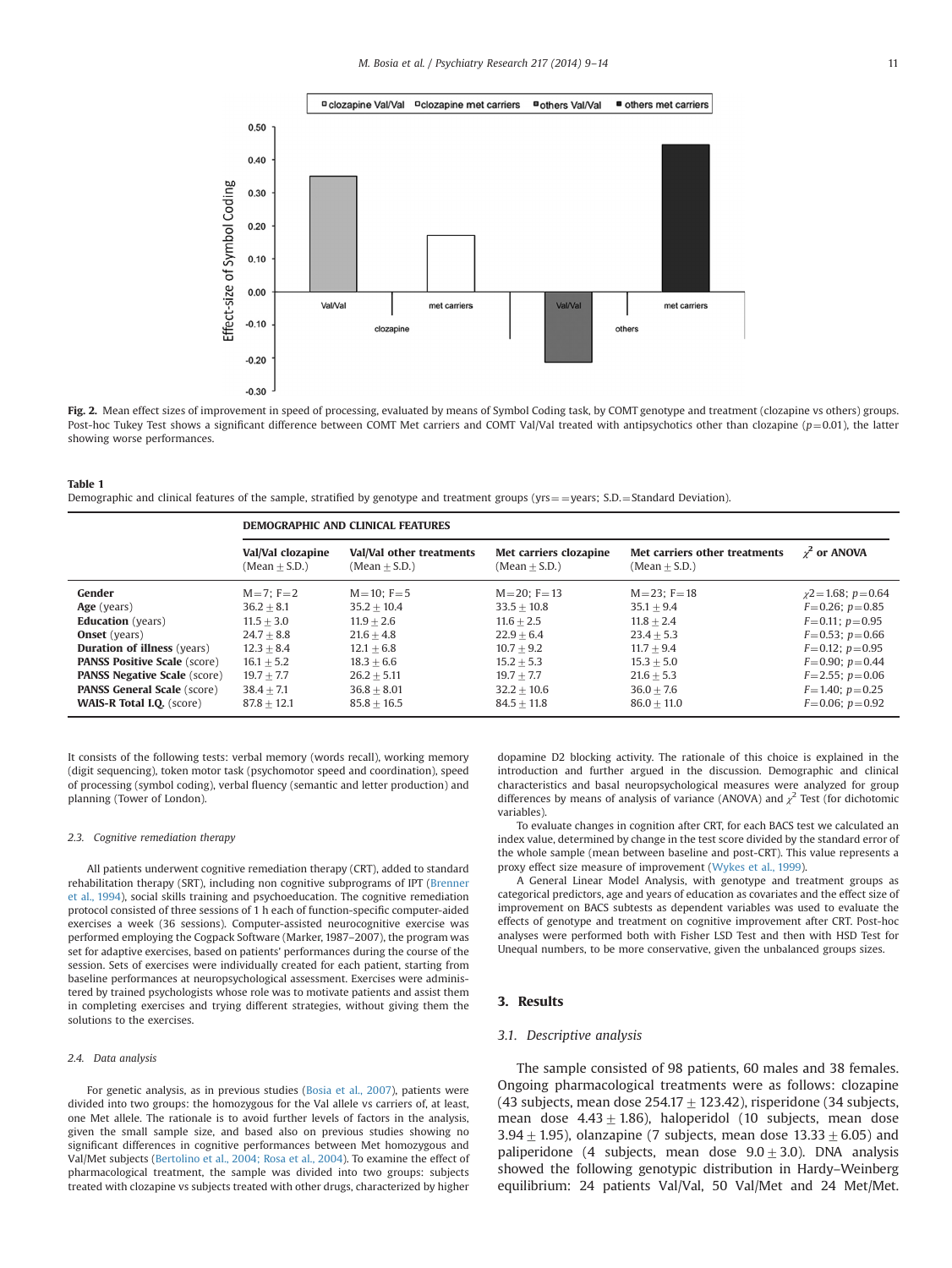We compared demographic and clinical variables between genotype and treatment groups separately and then stratified by genotype and treatment (four groups) with ANOVA or  $\chi^2$  test for dichotomic variables. The analyses did not show any significant differences among groups. Results, stratified by genotype and treatment, are reported in [Table 1.](#page-2-0) We repeated these analyses also on neuropsychological measures, both at baseline and post-CRT and on the effect-size of improvement. The only significant effect was observed on improvement at Symbol Coding. Results are shown in Table 2 and [Fig. 1](#page-1-0). Moreover a  $\chi^2$  test showed no significant differences in genotype frequencies between gender and treatment groups.

### 3.2. General Linear Model analysis

The General Linear Model Analysis showed significant effects only in "Symbol Coding" BACS subtest, a task that evaluates selective attention and working memory, representing a global measure of speed of processing. The analysis, with COMT genotype and treatment group as categorical predictors and age and education as covariates, revealed a significant interaction effect of COMT genotype and treatment ( $F=5.86$ ,  $p=0.018$ ), while no effects were observed for age ( $F=0.89$ ,  $p=0.35$ ), education ( $F=0.56$ ,  $p=0.46$ ), COMT genotype ( $F=1.92$ ,  $p=0.17$ ) or treatment ( $F=0.70$ ,  $p=0.41$ ). Fisher's Post-hoc Test showed a significant difference between COMT Met carriers and COMT Val/Val treated with antipsychotics other than clozapine ( $p=0.002$ ), the latter showing worse performances. Trends were also observed between COMT Val/Val treated with either clozapine or other antipsychotics ( $p=0.06$ ), in favor of those treated with clozapine, and between COMT Val/Val treated with other antipsychotics and COMT Met carriers treated with clozapine ( $p=0.07$ ). Post-hoc HSD for Unequal numbers confirmed a significant difference only between COMT Met carriers and COMT Val/Val treated with antipsychotics other than clozapine ( $p=0.04$ ), the latter showing worse performances. Mean effect sizes of improvement in speed of processing, evaluated by means of Symbol Coding task, by COMT genotype and treatment (clozapine vs others) groups are shown in [Fig. 2](#page-2-0).

## 4. Discussion

Identification of predictors of response to CRT is of critical relevance for both clinical and research implications. It would allow to personalize interventions, maximizing the likelihood of successful improvement, and to point out the underlying biological factors. These may also contribute to gain a deeper knowledge into etiopathogenesis of the illness and represent fruitful targets for novel pharmacological agents.

To our knowledge, this is the first study investigating the effect of COMT rs4680 polymorphism on CRT in subjects affected by schizophrenia, taking also into account the effect of antipsychotic drugs, characterized by markedly different D1 and D2 receptorial binding profile. Results showed a statistically significant interaction of pharmacological treatment and COMT polymorphism on cognitive improvement, suggesting that the effect of COMT on CRT results may vary according to medication. We reported a significant difference between genotypes only among patients treated with more prominent D2 blocking antipsychotics (Met carriers obtaining a significantly greater effect size). The effect was specifically observed on the "Symbol Coding" subtest. This task involves integration of multiple component operations, relying mostly on effective connectivity among distributed brain networks, rather than specific subprocesses ([Dickinson et al., 2007\)](#page-5-0). Thus it requires high executive control that can be more strongly influenced by COMT genotype. Moreover the Symbol Coding task represents a measure of global speed of processing, a domain that

Table 2

Neuropsychological performances at basal evaluation and after Cognitive Remediation Therapy (CRT) and effect size of improvement, stratified by genotype and treatment groups.

|                                                                               | NEUROPSYCHOLOGICAL PERFORMANCES (raw scores) |                                             |                                           |                                                    |                                                                           |  |  |
|-------------------------------------------------------------------------------|----------------------------------------------|---------------------------------------------|-------------------------------------------|----------------------------------------------------|---------------------------------------------------------------------------|--|--|
|                                                                               | Val/Val clozapine<br>$(Mean + S.D.)$         | Val/Val other treatments<br>$(Mean + S.D.)$ | Met carriers clozapine<br>$(Mean + S.D.)$ | Met carriers other treatments<br>(Mean $\pm$ S.D.) | <b>ANOVA</b>                                                              |  |  |
| Verbal memory<br><b>Baseline</b><br>After CRT<br>Effect size                  | $36.7 + 6.5$<br>$39.5 \pm 11.7$<br>0.25      | $30.6 + 9.9$<br>$34.7 + 10.1$<br>0.37       | $34.9 + 13.3$<br>$39.5 + 10.9$<br>0.41    | $36.6 + 11.7$<br>$43.0 + 10.4$<br>0.57             | $F = 1.00$ ; $p = 0.40$<br>$F = 2.32$ : $p = 0.08$<br>$F=0.42$ ; $p=0.73$ |  |  |
| Working memory<br><b>Baseline</b><br>After CRT<br>Effect size                 | $17.8 + 4.9$<br>$17.9 + 4.2$<br>0.01         | $13.9 + 6.9$<br>$15.1 + 5.7$<br>0.13        | $17.0 + 4.5$<br>$18.0 + 3.9$<br>0.11      | $16.2 + 4.0$<br>$16.9 + 4.5$<br>0.07               | $F = 1.73$ ; $p = 0.16$<br>$F=1.50; p=0.22$<br>$F=0.15$ ; $p=0.93$        |  |  |
| Psychomotor speed/coordination<br><b>Baseline</b><br>After CRT<br>Effect size | $62.7 + 24.2$<br>$70.7 + 19.3$<br>0.22       | $61.6 + 20.6$<br>$69.7 + 10.34$<br>0.23     | $68.6 + 14.7$<br>$65.8 + 16.9$<br>$-0.05$ | $65.6 + 20.2$<br>$69.42 + 18.2$<br>0.09            | $F=0.51$ ; $p=0.67$<br>$F=0.36$ ; $p=0.78$<br>$F = 1.19$ ; $p = 0.32$     |  |  |
| Verbal fluency<br><b>Baseline</b><br>After CRT<br>Effect size                 | $37.4 + 12.5$<br>$42.4 \pm 11.1$<br>0.41     | $29.9 + 12.2$<br>$36.3 + 14.6$<br>0.52      | $37.6 + 14.0$<br>$38.3 + 10.4$<br>0.05    | $37.0 + 12.1$<br>$37.9 + 10.1$<br>0.08             | $F = 1.41$ ; $p = 0.24$<br>$F=0.57; p=0.64$<br>$F = 1.87$ ; $p = 0.14$    |  |  |
| Speed of processing<br><b>Baseline</b><br>After CRT<br>Effect size            | $35.5 + 11.4$<br>$39.5 + 9.60$<br>0.34       | $35.3 + 11.7$<br>$32.7 + 13.2$<br>$-0.22$   | $37.4 + 11.7$<br>$39.3 + 11.5$<br>0.19    | $36.8 + 12.7$<br>$42.0 + 10.7$<br>0.44             | $F=0.12$ ; $p=0.94$<br>$F = 2.41$ ; $p = 0.07$<br>$F = 3.30$ ; $p = 0.02$ |  |  |
| Planning<br><b>Baseline</b><br>After CRT<br>Effect size                       | $13.1 + 4.2$<br>$14.12 + 2.5$<br>0.03        | $12.3 + 5.8$<br>$14.1 + 5.1$<br>0.24        | $13.3 + 4.1$<br>$15.1 + 7.0$<br>0.46      | $12.8 + 3.5$<br>$14.1 + 3.1$<br>0.28               | $F=0.20; p=0.90$<br>$F=0.26$ ; $p=0.85$<br>$F=0.39; p=0.76$               |  |  |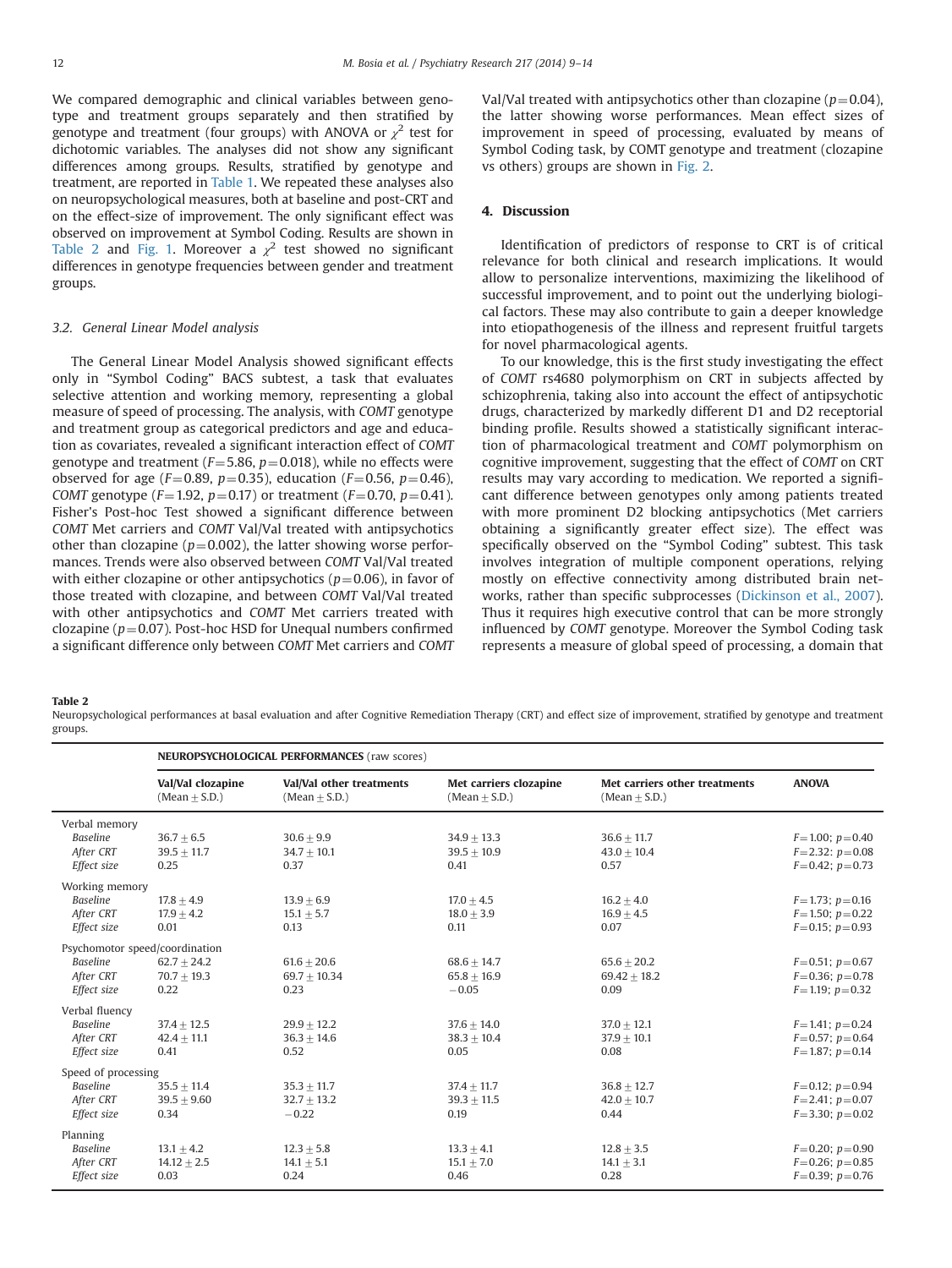<span id="page-4-0"></span>usually shows only modest improvement after CRT [\(Wykes et al.,](#page-5-0) [2011](#page-5-0)).

Few studies have investigated genetic correlates of CRT outcomes in schizophrenia, focusing on polymorphisms of COMT, a key regulator of prefrontal dopamine known to mediate some aspects of cognition. [Bosia et al. \(2007\)](#page-5-0) observed a significant effect of COMT genotype on CRT response in a randomized study (CRT vs placebo), while two subsequent studies reported negative results [\(Bosia et al., 2007; Greenwood et al., 2011; Panizzutti et al.,](#page-5-0) [2013\)](#page-5-0). An effect of dopamine-related genes (COMT and DRD3 polymorphisms) on cognitive improvement has been suggested also in healthy subjects through different types of interventions, namely combination training, aerobic exercise and transcranial direct current stimulation [\(Stroth et al., 2010; Pieramico et al.,](#page-5-0) [2012; Plewnia et al., 2012](#page-5-0)).

These contradictory findings may rely, among other factors, on the medication regimen used in patients with schizophrenia, which was not taken into account in previous works, as the effect of COMT genotype may vary depending on treatment status. Several evidences suggest that pharmacological treatment may mediate the response to CRT and interact with COMT genetic variants. First, antipsychotics directly act on dopaminergic transmission, known to influence cognitive performances through a non-linear relationship, which is in turn modulated by COMT genotype. Secondly, it has been shown that antipsychotics drugs differentially affect PFC activity and changes at this level have been observed both within patient after CRT and between individuals carrying different COMT genotypic variants. Thirdly, a specific drug-related effect on neurotrophic factors (i.e. BDNF) has been reported, that are likely to influence also COMT expression, probably through epigenetic mechanisms, such as methylation processes. BDNF levels are critical for neuroplasticity and are suggested to be involved in the biological mechanisms underlying CRT. Moreover, a previous study exploring motor–cortex plasticity showed that the effects of a BDNF polymorphism were dependent on COMT Val/Met status [\(Witte et al.,](#page-5-0) [2012\)](#page-5-0). Even though several distinctions among treatments may be underpinned for each single molecule, we chose to compare the effect of clozapine with a group including different antipsychotics. Considering the above mentioned aspects, clozapine displays a peculiar profile that allows to distinguish it from other drugs. Beyond its affinity for dopamine D4 receptors, serotonin 5-HT2A receptor antagonism, effects on the noradrenergic system, and its relatively lower D2 receptors blockade compared to other antipsychotics, clozapine also shows a unique D1 and D2 receptor binding profile. Compared to other antipsychotics, the D1/D2 occupancy ratio is greater and it displays regional selectivity. Specifically coexpression of both D1 and D2 induces a significantly higher affinity of clozapine for D1 binding site, not affecting the affinity for D2 receptor [\(Tauscher et al., 2004; Chou et al., 2006; Faron-Górecka](#page-5-0) [et al., 2008\)](#page-5-0). Through partial agonist effect at the 5HT1A receptor, clozapine is also associated to increased DA release and heightened neuronal activity in the prefrontal cortex [\(Meltzer and Massey,](#page-5-0) [2011; Purkayastha et al., 2012\)](#page-5-0). Moreover, different cerebral activity patterns during treatment with clozapine and other typical and atypical neuroleptics have been reported, suggesting that clozapine may facilitate activation of the regions involved in cognitive tasks [\(Molina et al., 2008](#page-5-0)). Finally, clozapine seems to exhibit distinctive effects on neurotrophins expression: animal studies showed that both haloperidol and risperidone treatment significantly decreased BDNF cortical concentrations (Angelucci et al., 2000), while clozapine increased BDNF expression in the rat hippocampus (Bai et al., 2003). This evidence was also supported by clinical finding of a positive correlation between serum BDNF and clozapine daily dose in a sample of patients with schizophrenia [\(Pedrini et al., 2011\)](#page-5-0).

Given these evidences, we can make some speculations about biological mechanisms underlying our results. The improvement in cognition after CRT, that in COMT Val/Val patients is seen only when treated with clozapine, suggests that this drug may potentiated the DA transmission in COMT Val/Val genotype. On the one hand, COMT Val allele has been consistently associated to lower cognitive performance [\(Goldberg et al., 2003\)](#page-5-0), probably as a result of the reduced PFC dopamine availability and D1 overexpression and the abnormalities of PFC activity [\(Slifstein et al., 2008\)](#page-5-0). On the other, clozapine displays D1 blockade properties that may compensate the D1 overexpression associated with COMT Val/Val genotype.

Moreover clozapine has been reported to increase PFC activation, possibly restoring the PFC inefficiency observed among COMT Val/Val patients ([Winterer and Goldman, 2003](#page-5-0)). Previous results showing worse cognitive performances among COMT Val/Val patients treated with CRT regardless of medication regimen ([Bosia et al., 2007](#page-5-0)), or with clozapine without cognitive training ([Woodward et al., 2007\)](#page-5-0), may thus suggest that the synergy of both CRT and clozapine may be the best tool to treat cognitive deficit in COMT Val/Val patients. We can also hypothesize that the genotype-treatment effect that we observed on a behavioral measure, may reflect a direct activity of the drug on the same neurobiological mechanisms, modulated by COMT genetic variants and suggested to underlie the ability to restore cognitive deficit through CRT.

In sum, our results suggest the possibility that the rs4680 COMT polymorphism gene may differentially influence the response to CRT, depending on the antipsychotic treatment, particularly clozapine. Indeed, the differences in improvement seen among the treatment by genotype groups may be clinically meaningful, as they range from no improvement at all to medium-large gains in the advantageous subgroups.

However, there are criticisms that need to be addressed. First, we have a small sample size and we performed multiple tests without corrections. Second, we included only good responders to medications. This selection may reduce the generalizability of the findings; however in clinically stabilized patients with good response CRT response is likely to be maximed. Third, as in other studies ([Greenwood et al., 2011; Panizzutti et al., 2013\)](#page-5-0), we did not include in the analysis a control group, treated with placebo instead of CRT and therefore the changes in cognition caused by antipsychotics cannot be fully disentangled from those caused by CRT. However, to start CRT, all patients had to be good responders and treated with the same antipsychotic since at least three months. It is therefore unlikely that the changes in cognitions after CRT are caused by the antipsychotic treatment. Moreover, with respect to the antipsychotic effect, we did not observe differences in cognitive performance among treatment groups. Fourth, we cannot exclude that our result may depend also on other unexplored factors, such as different polymorphisms within the COMT gene or other functionally related genes and epigenetic mechanisms. Finally, in the present study we could not verify if the effect is maintained over time through follow-up evaluation and generalized to global functioning. The complimentary study of neurophysiologic and neurofunctional correlates would strengthen our findings. Although our data are preliminary and should be regarded mainly as hypothesis-generating, they need to be replicated in larger and more characterized samples, in order to potentially reach clinical translational relevance.

## References

- [Angelucci, F., Mathé, A.A., Aloe, L., 2000. Brain-derived neurotrophic factor and](http://refhub.elsevier.com/S0165-1781(14)00133-4/sbref1) [tyrosine kinase receptor TrkB in rat brain are signi](http://refhub.elsevier.com/S0165-1781(14)00133-4/sbref1)ficantly altered after [haloperidol and risperidone administration. Journal of Neuroscience Research](http://refhub.elsevier.com/S0165-1781(14)00133-4/sbref1) [60 \(6\), 783](http://refhub.elsevier.com/S0165-1781(14)00133-4/sbref1)–794.
- [Bai, O., Chlan-Fourney, J., Bowen, R., Keegan, D., Li, X.M., 2003. Expression of brain](http://refhub.elsevier.com/S0165-1781(14)00133-4/sbref2)[derived neurotrophic factor mRNA in rat hippocampus after treatment with](http://refhub.elsevier.com/S0165-1781(14)00133-4/sbref2) [antipsychotic drugs. Journal of Neuroscience Research 71 \(1\), 127](http://refhub.elsevier.com/S0165-1781(14)00133-4/sbref2)–131.